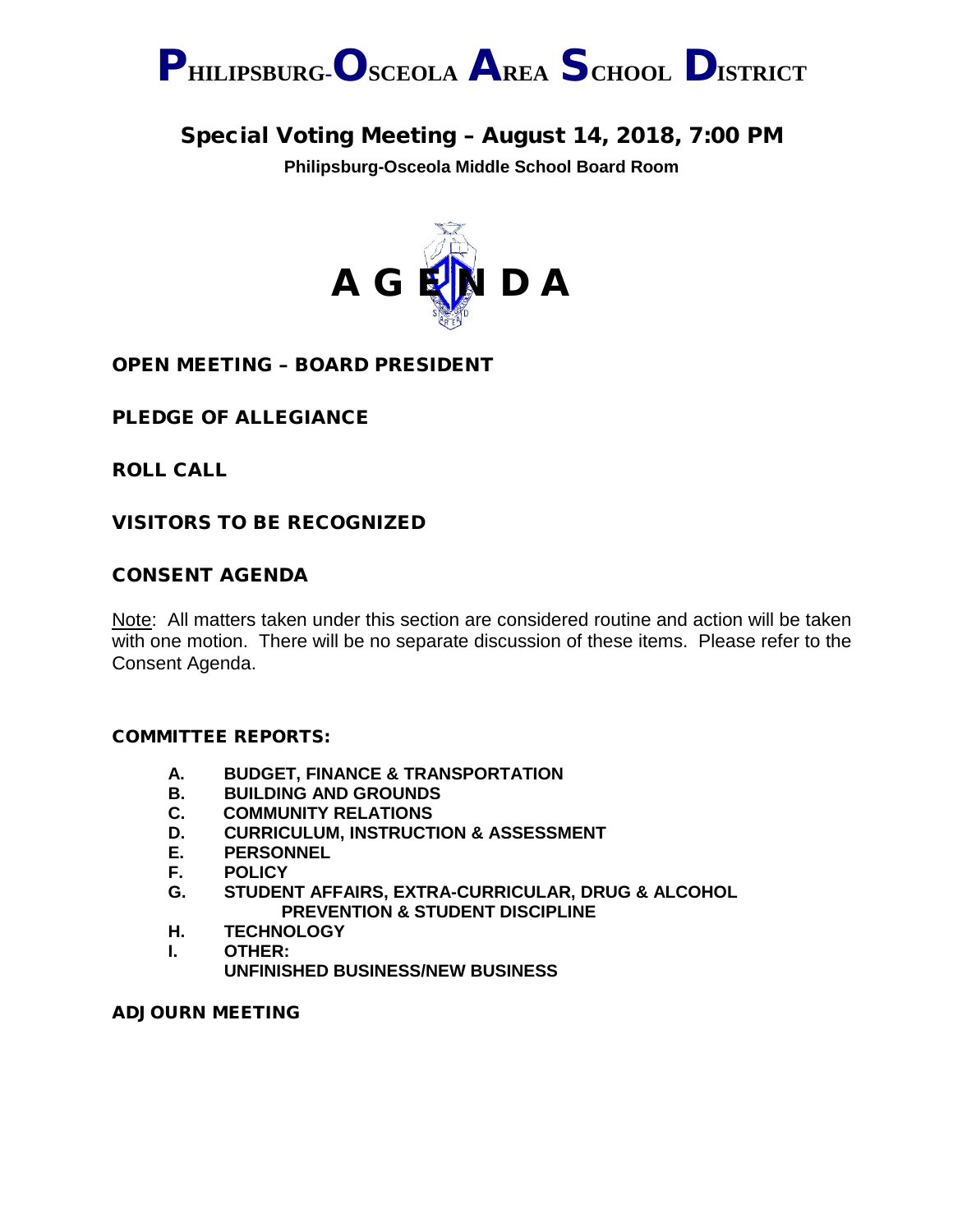# EXECUTIVE SESSION

**FOR PERSONNEL**

**Philipsburg Osceola Middle School Boardroom Beginning at 6:00 PM**